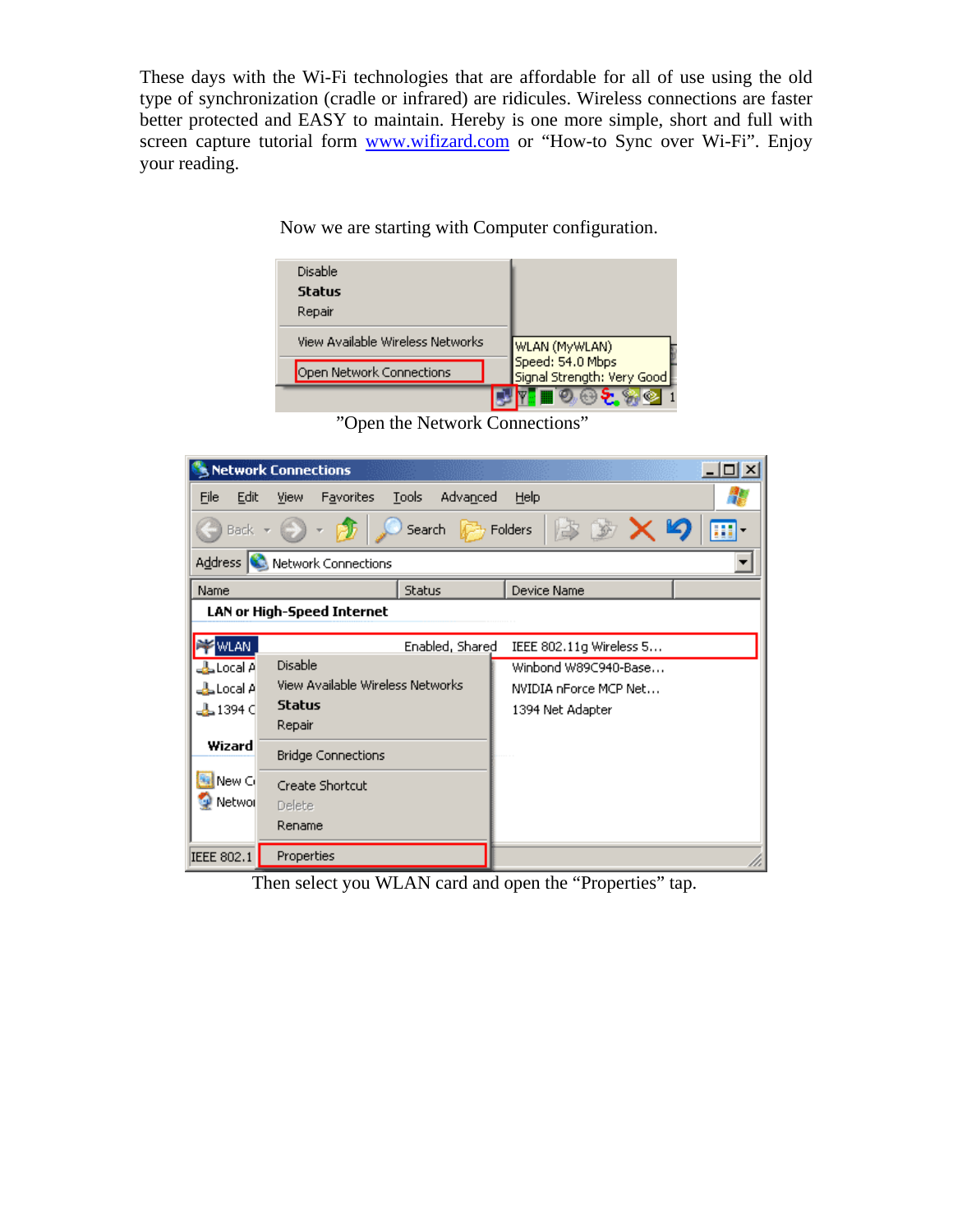| ?<br><b>WLAN Properties</b>                                                                                                    |
|--------------------------------------------------------------------------------------------------------------------------------|
| General   Advanced                                                                                                             |
| Connect using:                                                                                                                 |
| ■ IEEE 802.11g Wireless 54/108M PCI Adapter                                                                                    |
| Configure                                                                                                                      |
| This c <u>o</u> nnection uses the following items:                                                                             |
| <b>Client for Microsoft Networks</b><br>☑ 9 File and Printer Sharing for Microsoft Networks<br><b>ि Network Monitor Driver</b> |
| ⊠ °ानाemet Protocol (TCP/IP)                                                                                                   |
| Properties<br>Uninstall<br>Install                                                                                             |
| Description                                                                                                                    |
| Allows your computer to access resources on a Microsoft<br>network.                                                            |
| $\blacktriangleright$ Show icon in notification area when connected                                                            |
| Cancel<br>ОK                                                                                                                   |

Select the "Internet Protocol (TCP/IP)" and click the "Properties" tap.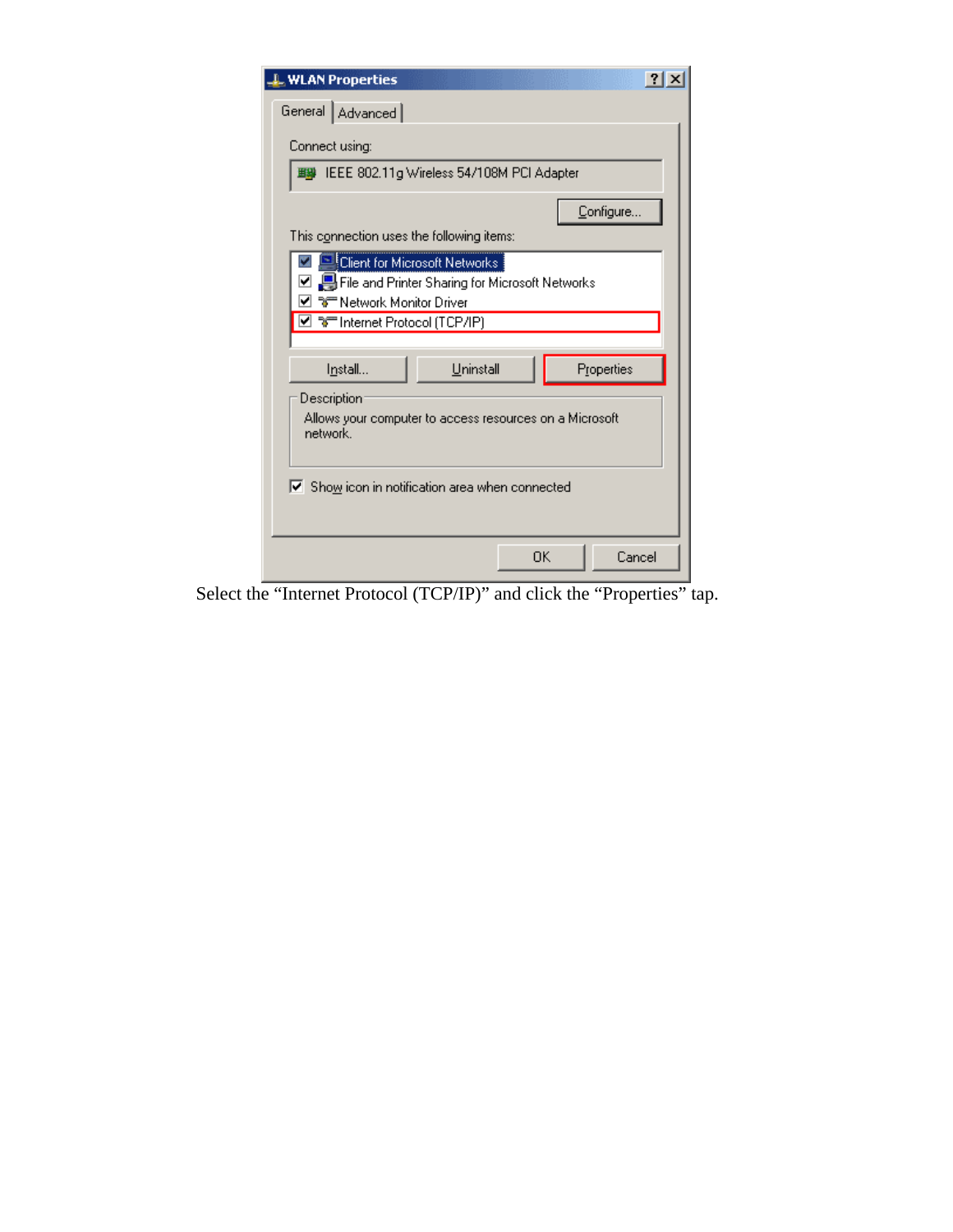| Internet Protocol (TCP/IP) Properties                                                                                                                                                  | ? x                 |  |
|----------------------------------------------------------------------------------------------------------------------------------------------------------------------------------------|---------------------|--|
| General                                                                                                                                                                                |                     |  |
| You can get IP settings assigned automatically if your network supports.<br>this capability. Otherwise, you need to ask your network administrator for<br>the appropriate IP settings. |                     |  |
| ◯ Obtain an IP address automatically                                                                                                                                                   |                     |  |
| © ¡Use the following IP address:                                                                                                                                                       | my IP address.      |  |
| IP address:                                                                                                                                                                            | 172.17.17.100       |  |
| Subnet mask:                                                                                                                                                                           | 255 . 255 . 255 . 0 |  |
| Default gateway:                                                                                                                                                                       | 172.17.17.254       |  |
| C Obtain DNS server address automatically                                                                                                                                              |                     |  |
| Use the following DNS server addresses: Skynet DNS                                                                                                                                     |                     |  |
| Preferred DNS server:                                                                                                                                                                  | 195.238. 2. 21      |  |
| Alternate DNS server:                                                                                                                                                                  | 195.238.2.2         |  |
| Advanced                                                                                                                                                                               |                     |  |
|                                                                                                                                                                                        | OΚ<br>Cancel        |  |

If you are using a Router or a Server you are connecting to do not modify you settings. I'm using a hard code IP address because of my home network configuration. You may click now the "Advanced…" button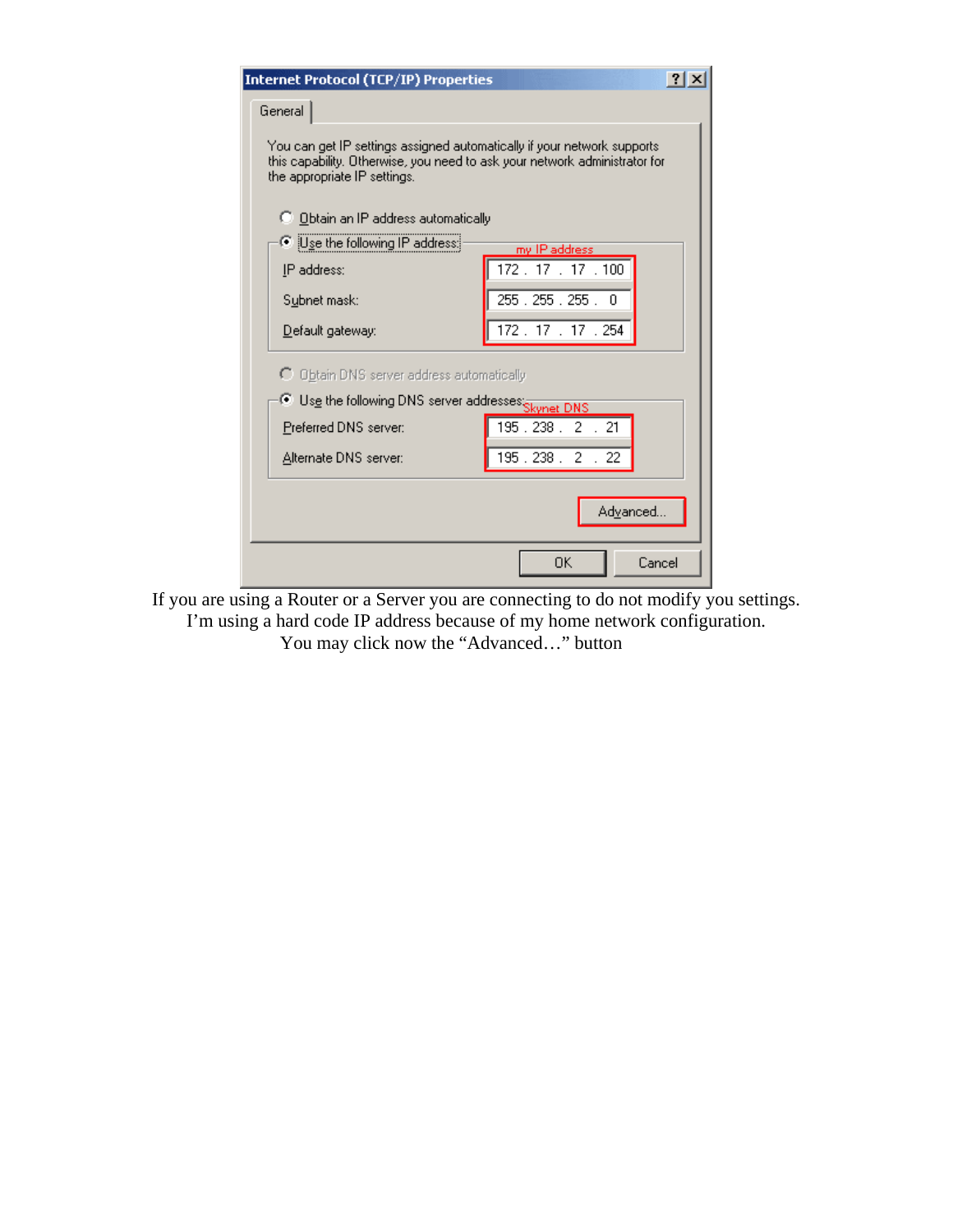| <b>Advanced TCP/IP Settings</b>       |                              | 2x     |
|---------------------------------------|------------------------------|--------|
| IP Settings DNS WINS Options          |                              |        |
| IP addresses                          |                              |        |
| IP address<br>172.17.17.100           | Subnet mask<br>255.255.255.0 |        |
| Add                                   | Edit                         | Remove |
| Default gateways:                     |                              |        |
| Gateway<br>172.17.17.254              | Metric<br>Automatic          |        |
| Add                                   | Edit                         | Remove |
| Automatic metric<br>Interface metric: |                              |        |
|                                       |                              |        |
|                                       | OK                           | Cancel |

in the "Advanced…" tap click the Wins nail.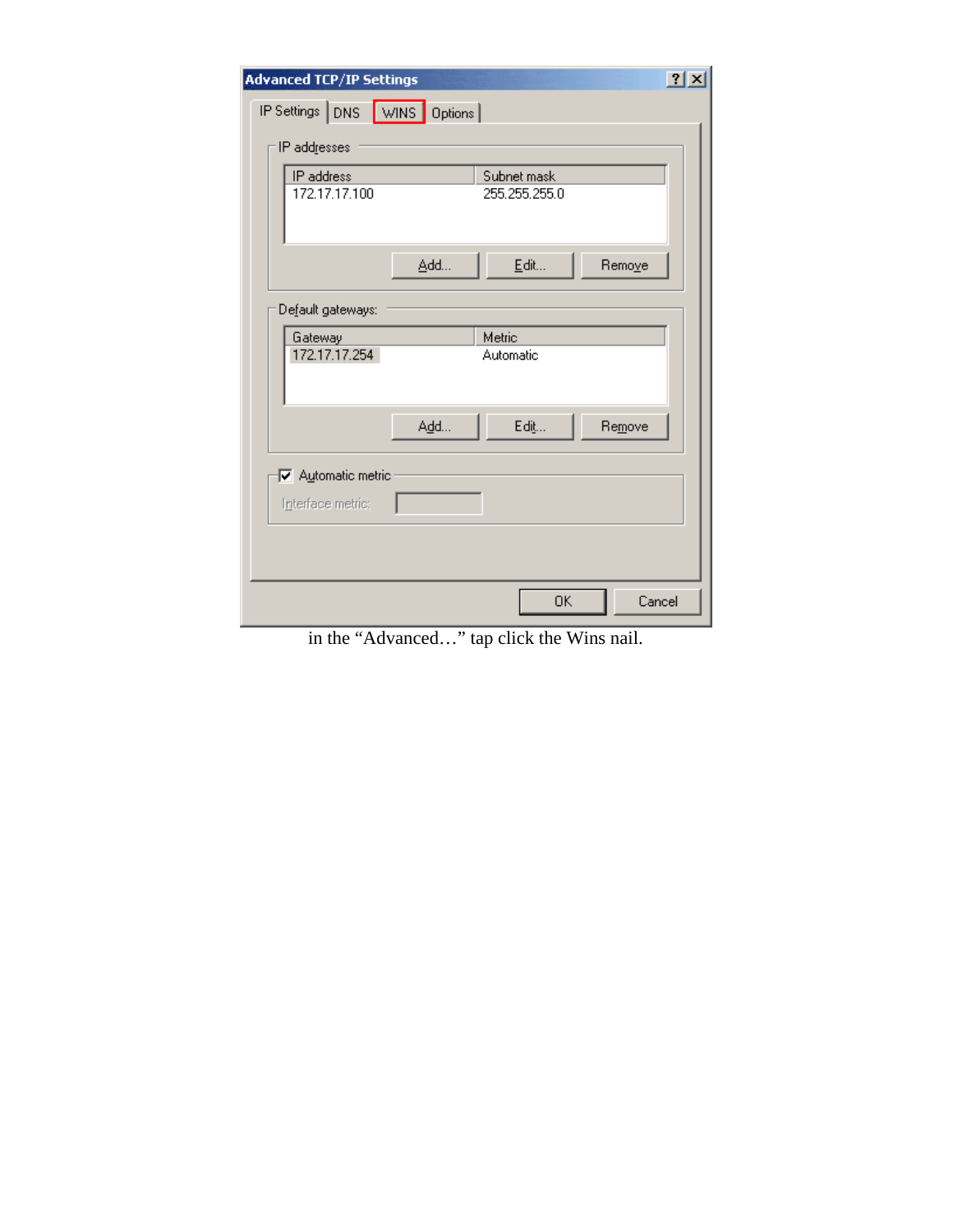| <b>Advanced TCP/IP Settings</b><br>$ ?  \times$                                                                                                                                                |
|------------------------------------------------------------------------------------------------------------------------------------------------------------------------------------------------|
| WINS<br>IP Settings   DNS<br>Options                                                                                                                                                           |
| WINS addresses, in order of use:                                                                                                                                                               |
| t,                                                                                                                                                                                             |
| Edit<br>Add<br>Remove                                                                                                                                                                          |
| If LMHOSTS lookup is enabled, it applies to all connections for which<br>TCP/IP is enabled.                                                                                                    |
| Import LMHOSTS<br>E Enable LMHOSTS lookup                                                                                                                                                      |
| NetBIOS setting<br>C Default:<br>Use NetBIOS setting from the DHCP server. If static IP address is<br>used or the DHCP server does not provide NetBIOS setting,<br>enable NetBIOS over TCP/IP. |
| ● Enable NetBIOS over TCP/IP                                                                                                                                                                   |
| C Disable NetBIOS over TCP/IP                                                                                                                                                                  |
|                                                                                                                                                                                                |
| OK<br>Cancel                                                                                                                                                                                   |

It is very important that you are use the "NetBIOS" as the sync is using it to identify your PDA

If you are using DHCP leave the default setting. I recommend you to change to "Enable NetBIOS over TCP/IP"

Click "OK" button to accept the changes.

\*we will get to this point later on in the PDA part of the tutorial.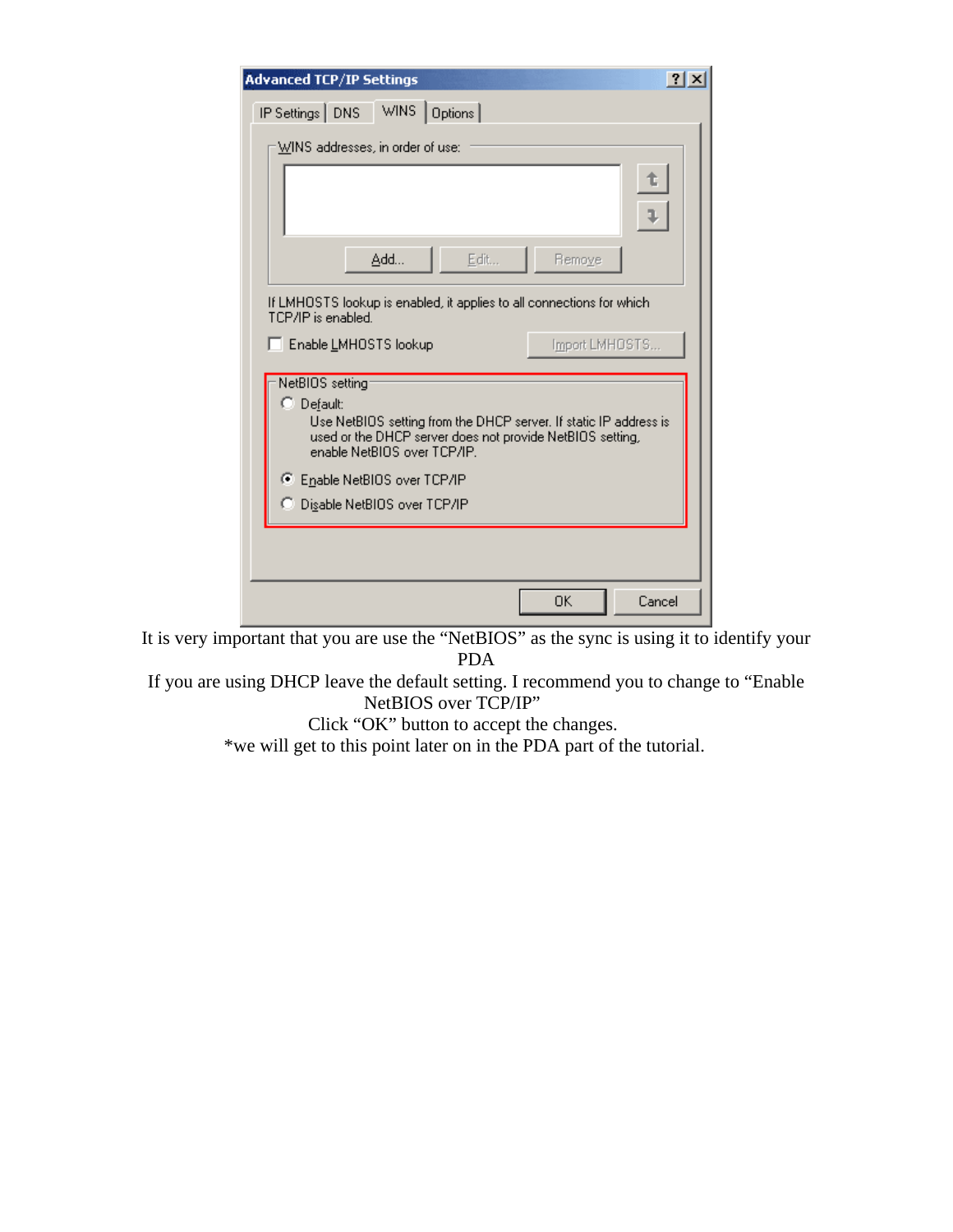| <b>System Properties</b>                                                                                                         |                                                              | $?$ $\times$       |  |
|----------------------------------------------------------------------------------------------------------------------------------|--------------------------------------------------------------|--------------------|--|
| <b>System Restore</b><br>General                                                                                                 | <b>Automatic Updates</b><br><b>Computer Name</b><br>Hardware | Remote<br>Advanced |  |
| Windows uses the following information to identify your computer<br>on the network.                                              |                                                              |                    |  |
| Computer description:                                                                                                            |                                                              |                    |  |
|                                                                                                                                  | For example: "Kitchen Computer" or "Mary's<br>Computer".     |                    |  |
| Full computer name:                                                                                                              | k7n.                                                         |                    |  |
| Workgroup:                                                                                                                       | <b>SURLET</b>                                                |                    |  |
| To use the Network Identification Wizard to join a<br>Network ID<br>domain and create a local user account, click Network<br>ID. |                                                              |                    |  |
|                                                                                                                                  | To rename this computer or join a domain, click Change.      | Change             |  |
|                                                                                                                                  |                                                              |                    |  |
|                                                                                                                                  |                                                              |                    |  |
|                                                                                                                                  |                                                              |                    |  |
|                                                                                                                                  | OK<br>Cancel                                                 | Apply              |  |

I will need my computer name later on and here how to obtain it. Use the short cut "windows button + break" or type in MS-DOS prompt "C:\>hostname" as you can see my computer name is "k7n".

After you finish with the network configuration we have to go to the PDA just for a second to setup his name.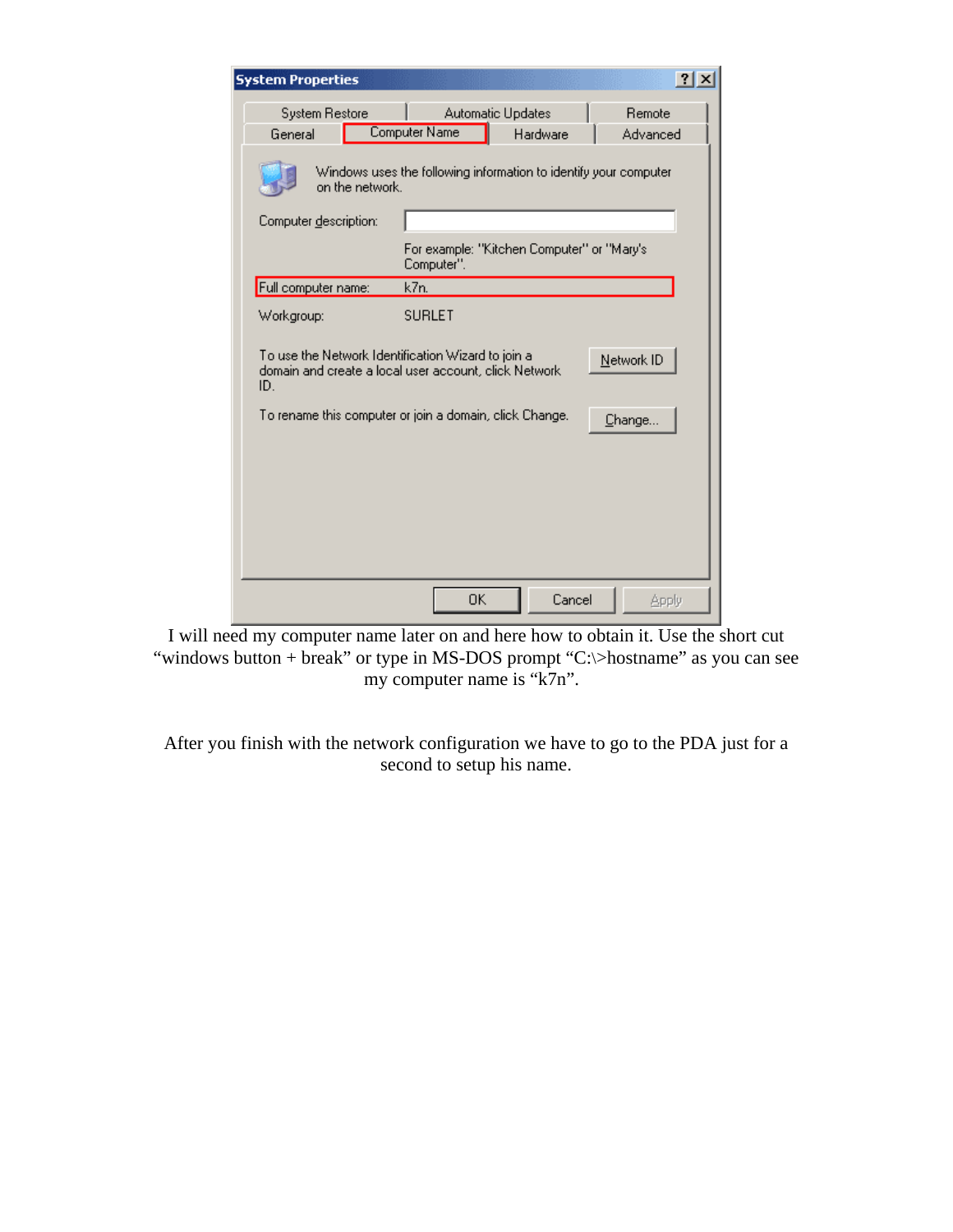

Click the "Start" then select the "Settings"



Then click to the "System" nail.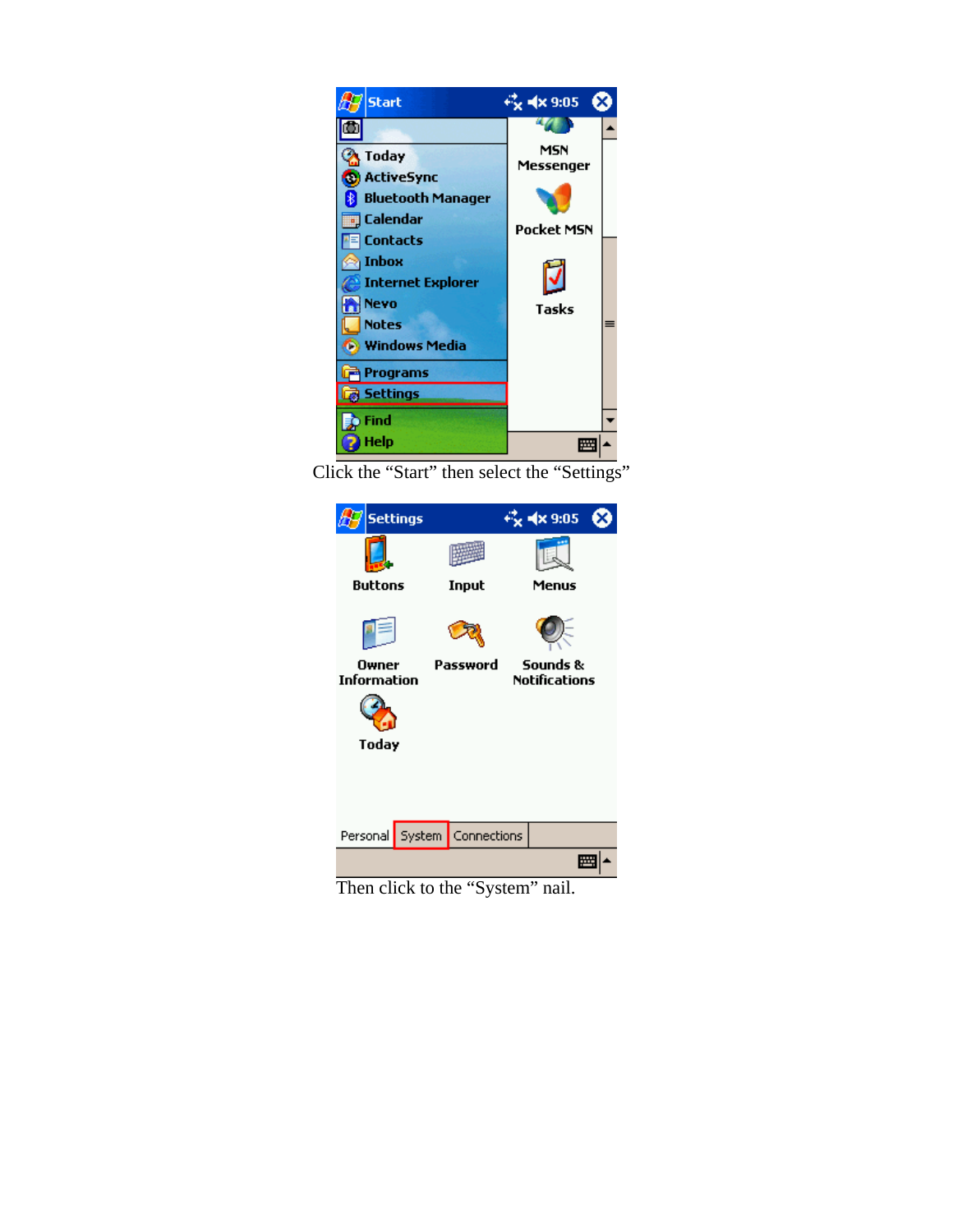|                    | <b>Settings</b>                              |                                                                                                                                                            | € 4x 9:05                                   |
|--------------------|----------------------------------------------|------------------------------------------------------------------------------------------------------------------------------------------------------------|---------------------------------------------|
| About<br>Bluetooth |                                              | Asset<br>Viewer<br>Certificates                                                                                                                            | Backlight<br>≡<br>ClearType<br><b>Tuner</b> |
| Clock              |                                              | iPAQ Audio                                                                                                                                                 | iTask<br>Settings                           |
| Personal l         |                                              | System   Connections                                                                                                                                       |                                             |
| About              | <b>Settings</b>                              |                                                                                                                                                            | ſοk                                         |
|                    | Microsoft® Pocket PC<br>All rights reserved. | Version 4.20.1081 (Build 13100)<br>© 1996 - 2003 Microsoft Corporation.<br>This computer program is protected by<br>U.S. and international copyright laws. |                                             |
|                    |                                              | Processor: Intel(R) PXA255<br>Memory: 57.11 MB                                                                                                             |                                             |
|                    | Expansion slot: In use<br>Owner:             |                                                                                                                                                            |                                             |

In the "About" nail click to the "Device ID" nail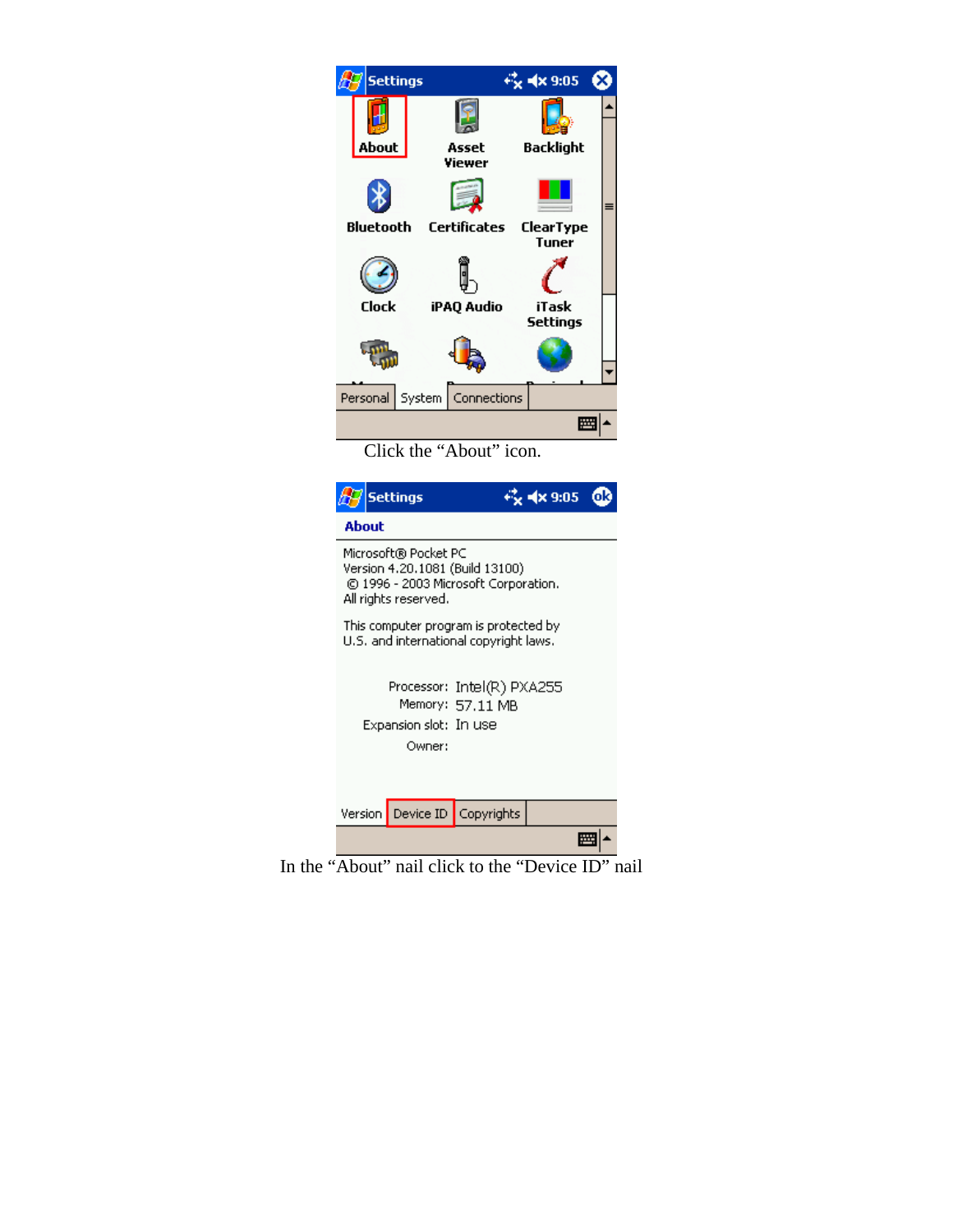|                                                                                                                                                                     | <b>Settings</b> |                              | $4 \times 9:06$ |  |
|---------------------------------------------------------------------------------------------------------------------------------------------------------------------|-----------------|------------------------------|-----------------|--|
| About                                                                                                                                                               |                 |                              |                 |  |
| Your device uses this information to identify<br>itself to other computers. Enter a name that<br>starts with a letter and contains the<br>characters _, A-Z, or 0-9 |                 |                              |                 |  |
| Device name: hp2210                                                                                                                                                 |                 |                              |                 |  |
| Description:                                                                                                                                                        |                 |                              |                 |  |
|                                                                                                                                                                     |                 |                              |                 |  |
|                                                                                                                                                                     |                 |                              |                 |  |
|                                                                                                                                                                     |                 |                              |                 |  |
|                                                                                                                                                                     |                 |                              |                 |  |
|                                                                                                                                                                     |                 |                              |                 |  |
|                                                                                                                                                                     |                 | Version Device ID Copyrights |                 |  |
|                                                                                                                                                                     |                 |                              |                 |  |

The default name that the PDA has (HP 2210) is "Pocket\_PC" and I can tell you the "NetBIOS" don't like this one. For my tutorial I use "HP2210" and I am suggesting you to change you too.

After you made all this we have to setup a partner ship with the PDA. It is composer to do it over a conventional type of connection (IR, Serial or USB) I haven't found a way to bypass this step yet.



Connect the PDA to the cradle and perform a standard partnership setup. click next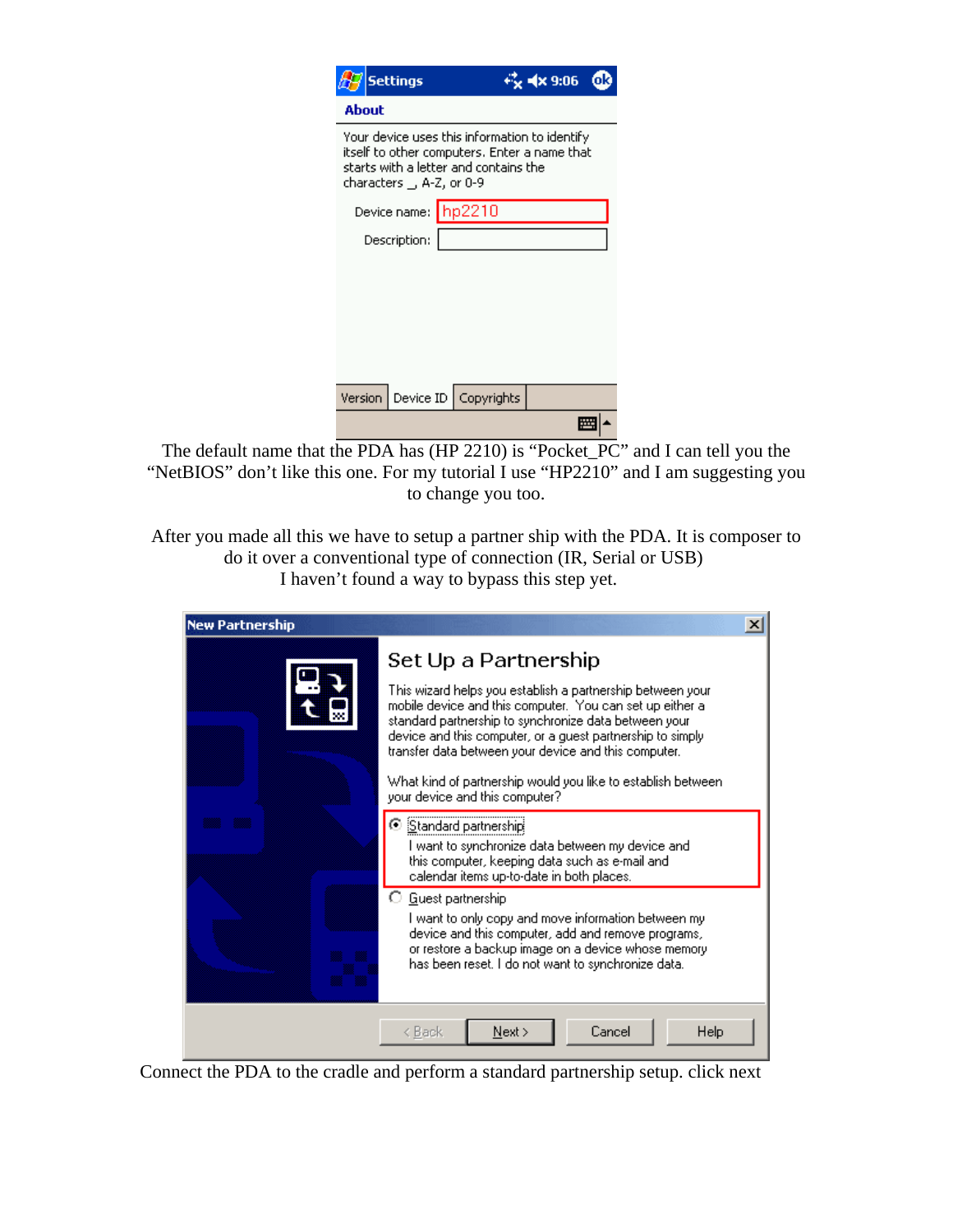| <b>New Partnership</b>                                                                                                                                                                                                                                                                                                                                                                                                                              |  |  |  |
|-----------------------------------------------------------------------------------------------------------------------------------------------------------------------------------------------------------------------------------------------------------------------------------------------------------------------------------------------------------------------------------------------------------------------------------------------------|--|--|--|
| Specify how to synchronize data<br>Choose to synchronize with your desktop and/or a server                                                                                                                                                                                                                                                                                                                                                          |  |  |  |
| You can synchronize data, such as e-mail messages and calendar items, between your<br>device and this desktop computer. However, if you have access to a Microsoft Exchange<br>Server with Exchange ActiveSync, you can also choose some information types to<br>synchronize directly with a server, getting the most up-to-date information, even when your<br>desktop computer is turned off.<br>How do you want to synchronize with your device? |  |  |  |
| Synchronize with this desktop computer<br>C Synchronize with Microsoft Exchange Server and/or this desktop computer                                                                                                                                                                                                                                                                                                                                 |  |  |  |
| (Note: You must have access to Microsoft Exchange Server with Exchange ActiveSync<br>or Microsoft Mobile Information Server.)                                                                                                                                                                                                                                                                                                                       |  |  |  |
|                                                                                                                                                                                                                                                                                                                                                                                                                                                     |  |  |  |
| Next ><br>Cancel<br><b>Help</b><br>< Back                                                                                                                                                                                                                                                                                                                                                                                                           |  |  |  |

Live the default option "Synchronize with this desktop computer" then click next

| <b>New Partnership</b>                                                                            | ×                                                                                                                                                   |
|---------------------------------------------------------------------------------------------------|-----------------------------------------------------------------------------------------------------------------------------------------------------|
| <b>Select Synchronization Settings</b><br>Select the type of information you want to synchronize. |                                                                                                                                                     |
| synchronization of that information, clear its check box.                                         | To synchronize a particular type of information, select its check box. To stop                                                                      |
| Mobile Device                                                                                     | Desktop Computer                                                                                                                                    |
| <b>AvantGo</b>                                                                                    | AvantGo Channels                                                                                                                                    |
| Calendar                                                                                          | Microsoft Dutlook                                                                                                                                   |
| <mark>티</mark> Contacts                                                                           | Microsoft Dutlook                                                                                                                                   |
| <b>Favorites</b>                                                                                  | Internet Explorer                                                                                                                                   |
| tal Files                                                                                         | Synchronized Files                                                                                                                                  |
| hbox <sup>3</sup>                                                                                 | Microsoft Dutlook                                                                                                                                   |
| Notes                                                                                             | Microsoft Dutlook                                                                                                                                   |
|                                                                                                   | To find out more about and to customize what gets synchronized, click.<br>Settings<br>on that information type in the list and then click Settings. |
|                                                                                                   | Cancel<br>Help<br>< <u>B</u> ack<br>Next                                                                                                            |

Make you selection as you do it usually. I'm synchronizing only the calendar.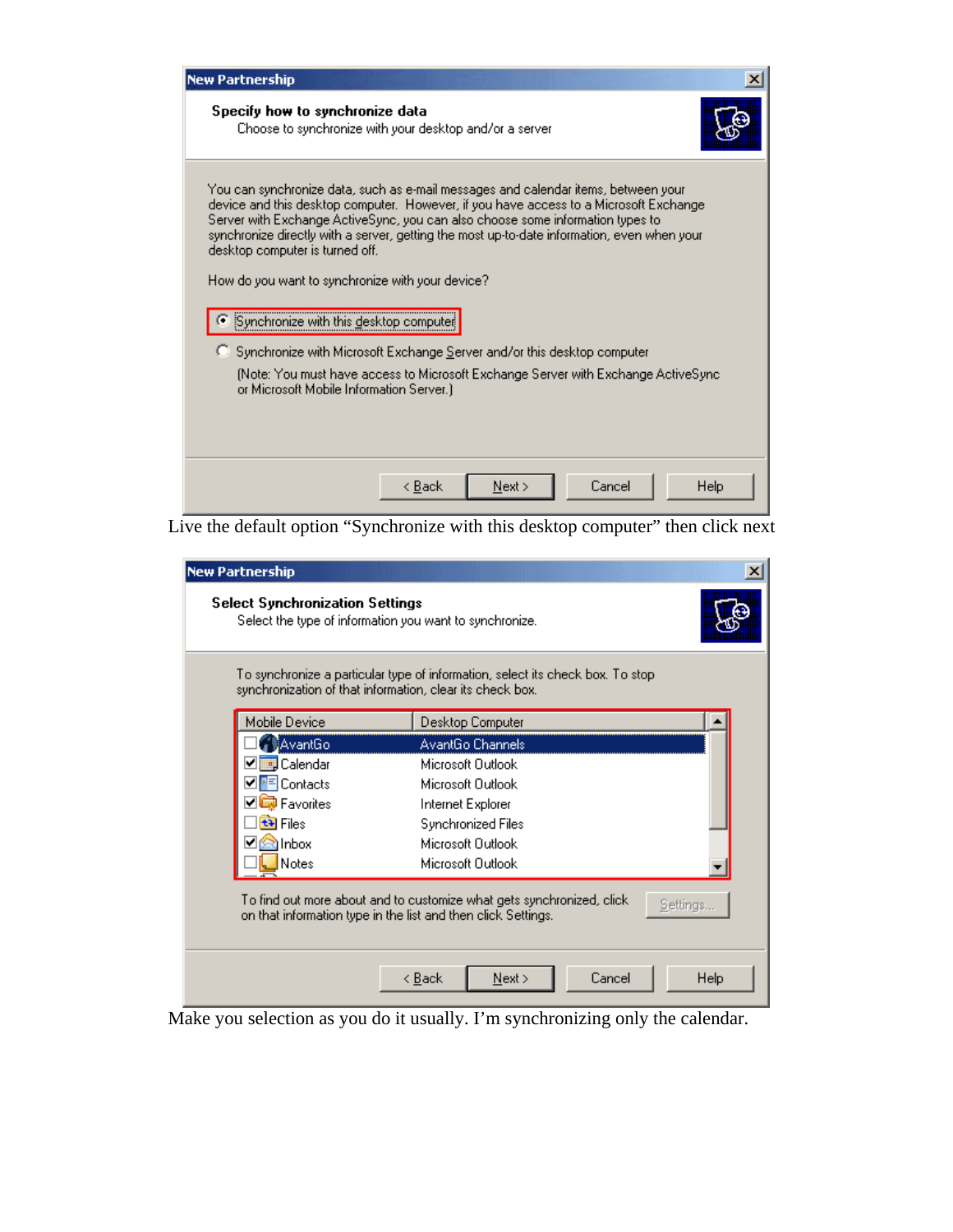| e Microsoft ActiveSync                              |                    |
|-----------------------------------------------------|--------------------|
| File View<br>Tools Help                             |                    |
| Synchronize<br>Stop                                 | E<br>plore Options |
| Mobile Device<br>k<br>Explore<br>Delete Partnership |                    |
| Get Connected<br>Connection Settings                |                    |
| Close                                               |                    |
| $\left  \frac{1}{n} \right $ Contacts               | Synchronized       |
|                                                     |                    |

After the Partner ship is made and the PDA is been synchronized for the very first time. Click the "File" menu and select the "Connection Settings…"

| <b>Connection Settings</b>                                                                                |
|-----------------------------------------------------------------------------------------------------------|
| Click Get Connected to connect your mobile device to this<br>computer.                                    |
| Get Connected<br>Status: Device connected                                                                 |
| Allow serial cable or infrared connection to this COM port:                                               |
| COM1                                                                                                      |
| COM port is not available<br>Status: I                                                                    |
| Allow USB connection with this desktop computer.<br>Status:<br>Connected                                  |
| Allow network (Ethernet) and Remote Access Service (RAS)<br>server connection with this desktop computer. |
| - Network is available<br>Status: I                                                                       |
| Status icon<br>Ⅳ Show status icon in Taskbar.                                                             |
| Cancel<br>Help                                                                                            |

The most important is that you enable the "Allow network (Ethernet) and Remote Access Service (RAS) server connection with this desktop"

After the First Sync we can go back to the PDA and just check some of the options there.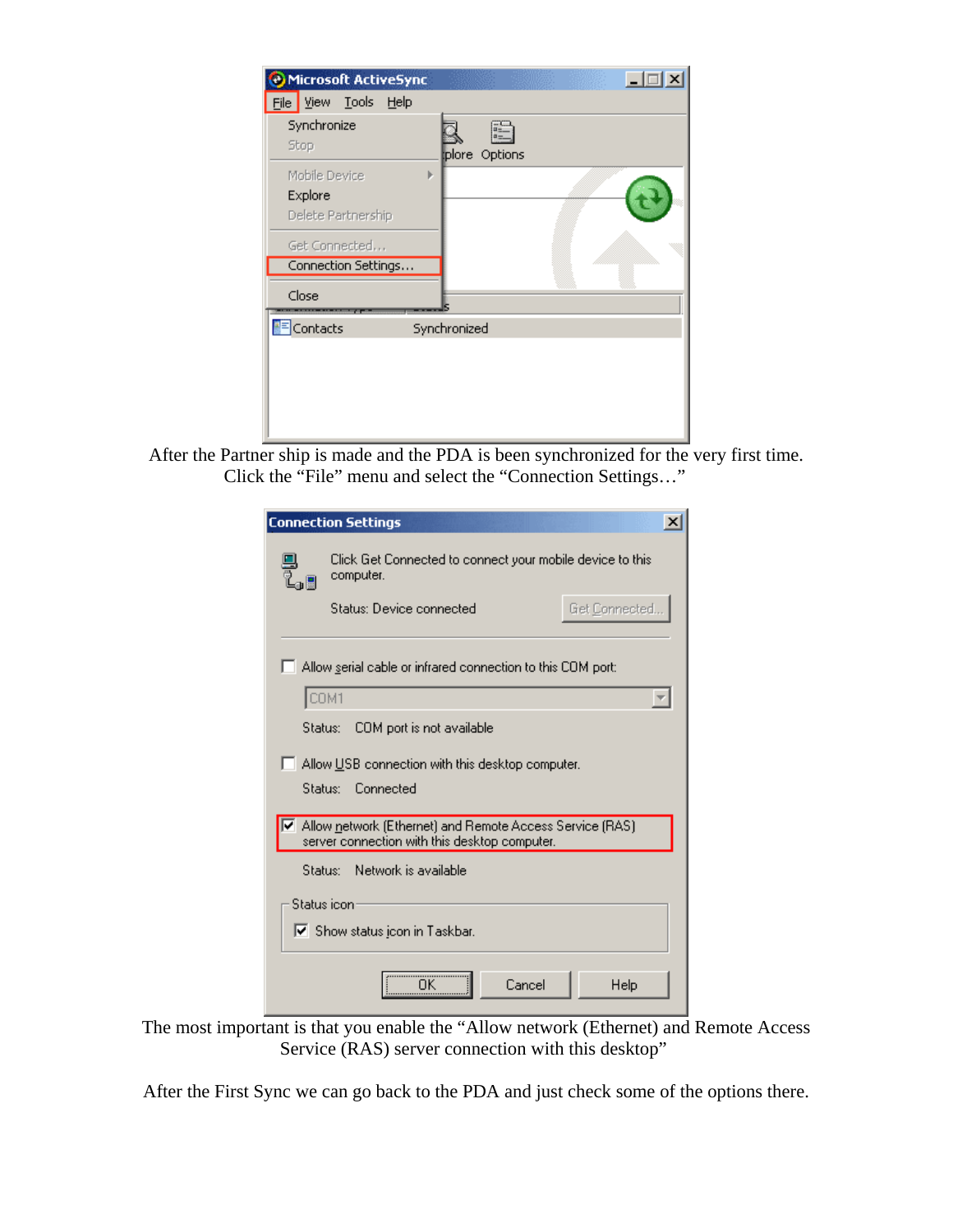

Click the "Start" then select the "ActiveSync".

| $\mathbb{Z}^2$ ActiveSync                                  | $22 - 4 \times 11:19$ |  |
|------------------------------------------------------------|-----------------------|--|
| hp2210                                                     |                       |  |
| Not Connected                                              |                       |  |
|                                                            |                       |  |
| Sync & Stop                                                |                       |  |
| Synchronize with Windows PC<br>Last Sync: 7/21/04 11:15 AM |                       |  |
| Options                                                    |                       |  |
| <b>Connect via IR</b>                                      |                       |  |
| Tools                                                      |                       |  |

Normally you can hit the "Sync" button and if you have completed all the steps in the beginning of the tutorial you will be able to synchronize.

Else check the "Tools" then "Options…" there may be needed some final settings to setup.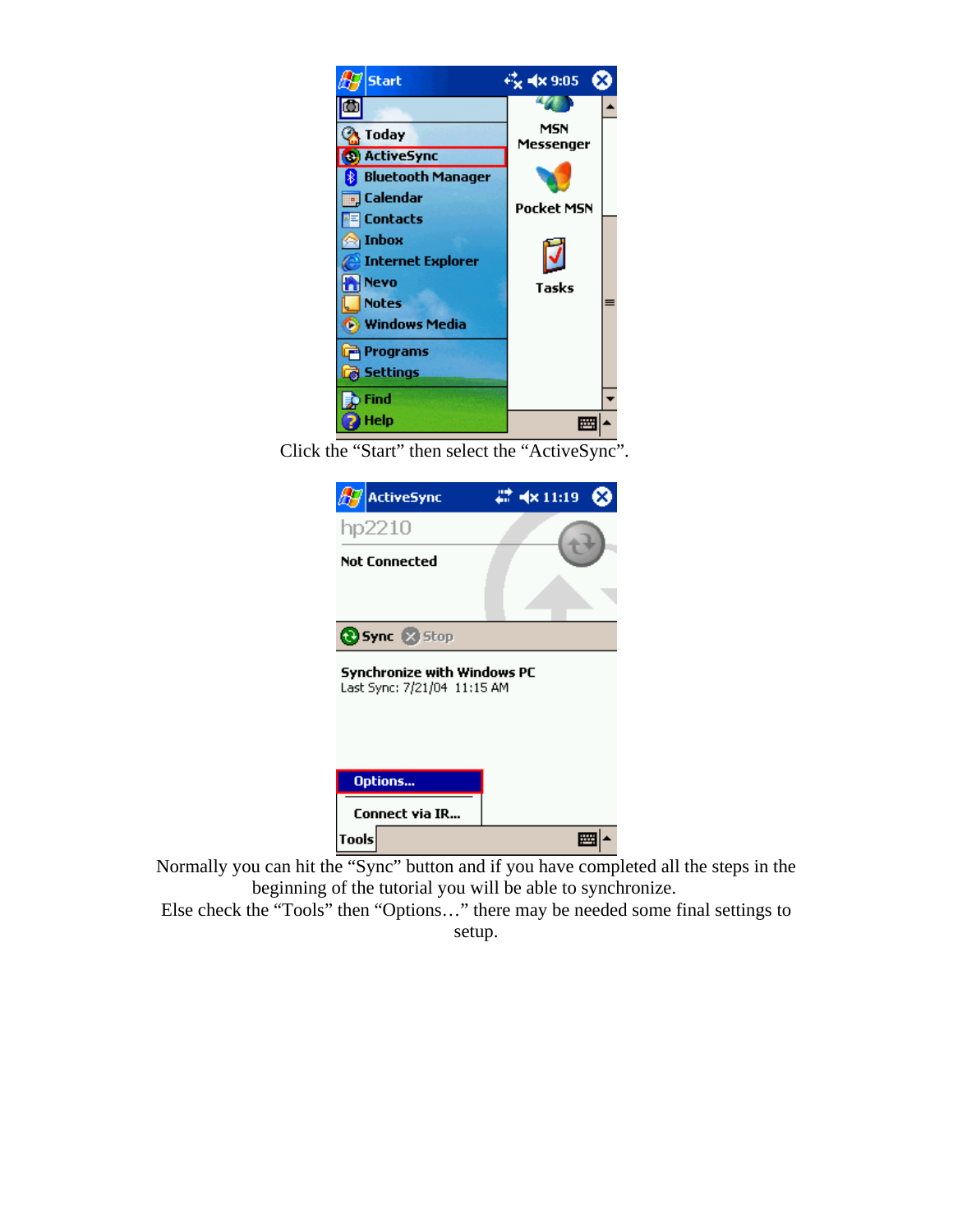| <b>ActiveSync</b>                                                             | ok<br>$4 \times 11:19$ |
|-------------------------------------------------------------------------------|------------------------|
| <b>PC Synchronization</b>                                                     |                        |
| When syncing remotely with a PC<br>Use this $PC:$                             |                        |
| <b>ON</b>                                                                     |                        |
| $\left \left  \right\rangle \right $ Use mobile schedule to sync with this PC |                        |
| $2\sqrt{ }$ Sync with this PC during manual sync                              |                        |
|                                                                               | Options                |
|                                                                               |                        |
|                                                                               |                        |
|                                                                               |                        |
|                                                                               |                        |
| Mobile Schedule<br>PC<br>Server                                               |                        |

It is compulsory the name of your wireless PC that you have established the partner ship is selected in the drop down list. Check you name. Take a look at the "Options…"

| $4 \times 11:19$<br><b>ActiveSync</b>                                    |  |  |
|--------------------------------------------------------------------------|--|--|
| <b>PC Synchronization Options</b>                                        |  |  |
| When cradled<br>$\vert \vee \vert$ Enable PC sync using this connection: |  |  |
| <b>USB</b>                                                               |  |  |
| When syncing remotely                                                    |  |  |
| $1$ Maintain connection                                                  |  |  |
| 2 <sup>0</sup> Disconnect when done                                      |  |  |
|                                                                          |  |  |
|                                                                          |  |  |
|                                                                          |  |  |
|                                                                          |  |  |
|                                                                          |  |  |
|                                                                          |  |  |

Hereby the default "Options…"setting. Leave the as they are or change if needed "When cradled" - used only wire connected "Maintain connection" - will flat you battery very rapidly  $\odot$ "Disconnect when done" - is recommended